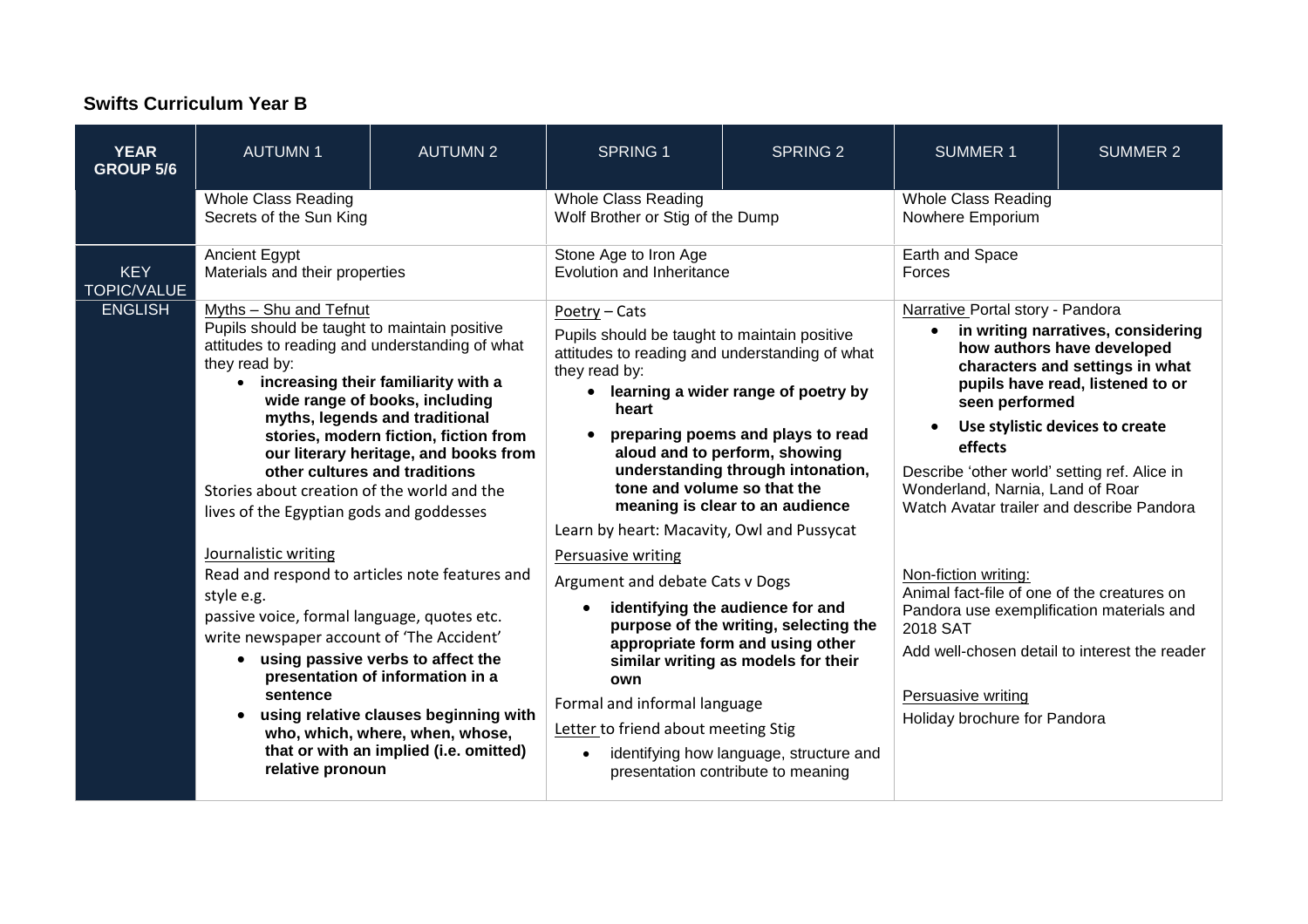| <b>YEAR</b><br><b>GROUP 5/6</b> | <b>AUTUMN1</b>                                                                                                                                                                                                                                                                                                                                                                                                                                     | <b>AUTUMN 2</b>                                                                                                                                                                                                                                                                                                                                       | <b>SPRING 1</b>                                                                                                                                                                                                                                                                                                                                                                                          | <b>SPRING 2</b>                                                                                                                                                                                                                                                                                                                                                                                                                                                                                                                                                                                                                                                                                                       | <b>SUMMER 1</b>                                                                                                                                                                                                                                                                                                                                                                                                                                                                                          | <b>SUMMER 2</b>                                                                                                                                                                                                                                                                                                                                                                                                                                                                                                                                                                                                                           |
|---------------------------------|----------------------------------------------------------------------------------------------------------------------------------------------------------------------------------------------------------------------------------------------------------------------------------------------------------------------------------------------------------------------------------------------------------------------------------------------------|-------------------------------------------------------------------------------------------------------------------------------------------------------------------------------------------------------------------------------------------------------------------------------------------------------------------------------------------------------|----------------------------------------------------------------------------------------------------------------------------------------------------------------------------------------------------------------------------------------------------------------------------------------------------------------------------------------------------------------------------------------------------------|-----------------------------------------------------------------------------------------------------------------------------------------------------------------------------------------------------------------------------------------------------------------------------------------------------------------------------------------------------------------------------------------------------------------------------------------------------------------------------------------------------------------------------------------------------------------------------------------------------------------------------------------------------------------------------------------------------------------------|----------------------------------------------------------------------------------------------------------------------------------------------------------------------------------------------------------------------------------------------------------------------------------------------------------------------------------------------------------------------------------------------------------------------------------------------------------------------------------------------------------|-------------------------------------------------------------------------------------------------------------------------------------------------------------------------------------------------------------------------------------------------------------------------------------------------------------------------------------------------------------------------------------------------------------------------------------------------------------------------------------------------------------------------------------------------------------------------------------------------------------------------------------------|
| <b>ENGLISH</b>                  | Narrative - Describe settings and create<br>atmosphere<br>how authors have developed<br>performed<br>'Show don't tell' techniques<br>Dracula's Whitby<br><b>Personal Writing - Diaries</b><br>Describe tone, language, purpose of diary<br>fact and opinion<br>retrieve, record and present<br>information from non-fiction<br>and purposes<br>Discovery of tomb of Tutankhamun 'Interview'<br>Write HC's diary entries<br>Dairy of the Killer Cat | in writing narratives, considering<br>characters and settings in what<br>pupils have read, listened to or seen<br>Use stylistic devices to create effects<br>distinguish between statements of<br>summarise the main ideas drawn<br>from more than one paragraph,<br>Write in a variety of genres and forms,<br>taking account of different audiences | Narrative - Describe characters<br>Extended noun phrases<br>Write dialogue between two characters<br><b>Punctuate direct speech</b><br>$\bullet$<br>advance the action<br>$\bullet$<br>create impact<br>$\bullet$<br>how authors have developed<br>performed<br>Narrative<br><b>Warning Story</b><br>Children should be taught to draft and write by:<br>$\bullet$<br>meaning<br>$\bullet$<br>paragraphs | use dialogue to convey character and<br>Use grammar and vocabulary to<br>ensuring correct subject and verb<br>agreement when using singular and<br>plural, distinguishing between the<br>language of speech and writing and<br>choosing the appropriate register<br>in writing narratives, considering<br>characters and settings in what<br>pupils have read, listened to or seen<br>selecting appropriate grammar and<br>vocabulary, understanding how such<br>choices can change and enhance<br>in narratives, describing settings,<br>characters and atmosphere and<br>integrating dialogue to convey<br>character and advance the action<br>using a wide range of devices to<br>build cohesion within and across | Non-Fiction<br>Research famous astronomers and<br>physicists and comment on their contribution<br>to our understanding of the Universe<br>e.g. Galileo, Copernicus, Prof Brian Cox,<br>Stephen Hawking<br>Children should:<br>$\bullet$<br>identifying key details that<br>support the main ideas<br>explain and discuss their<br>$\bullet$<br><b>Biographies</b><br>$\bullet$<br>$\bullet$<br>research where necessary<br>their own<br>Autobiographies<br>$\bullet$<br>forms<br>$\bullet$<br>paragraphs | summarise the main ideas drawn<br>from more than one paragraph,<br>understanding of what they have<br>read, including through formal<br>presentations and debates,<br>maintaining a focus on the topic<br>and using notes where necessary<br>retrieve, record and present<br>information from non-fiction<br>noting and developing initial<br>ideas, drawing on reading and<br>identifying the audience for and<br>purpose of the writing, selecting<br>the appropriate form and using<br>other similar writing as models for<br>Write in a variety of genres and<br>using a wide range of devices to<br>build cohesion within and across |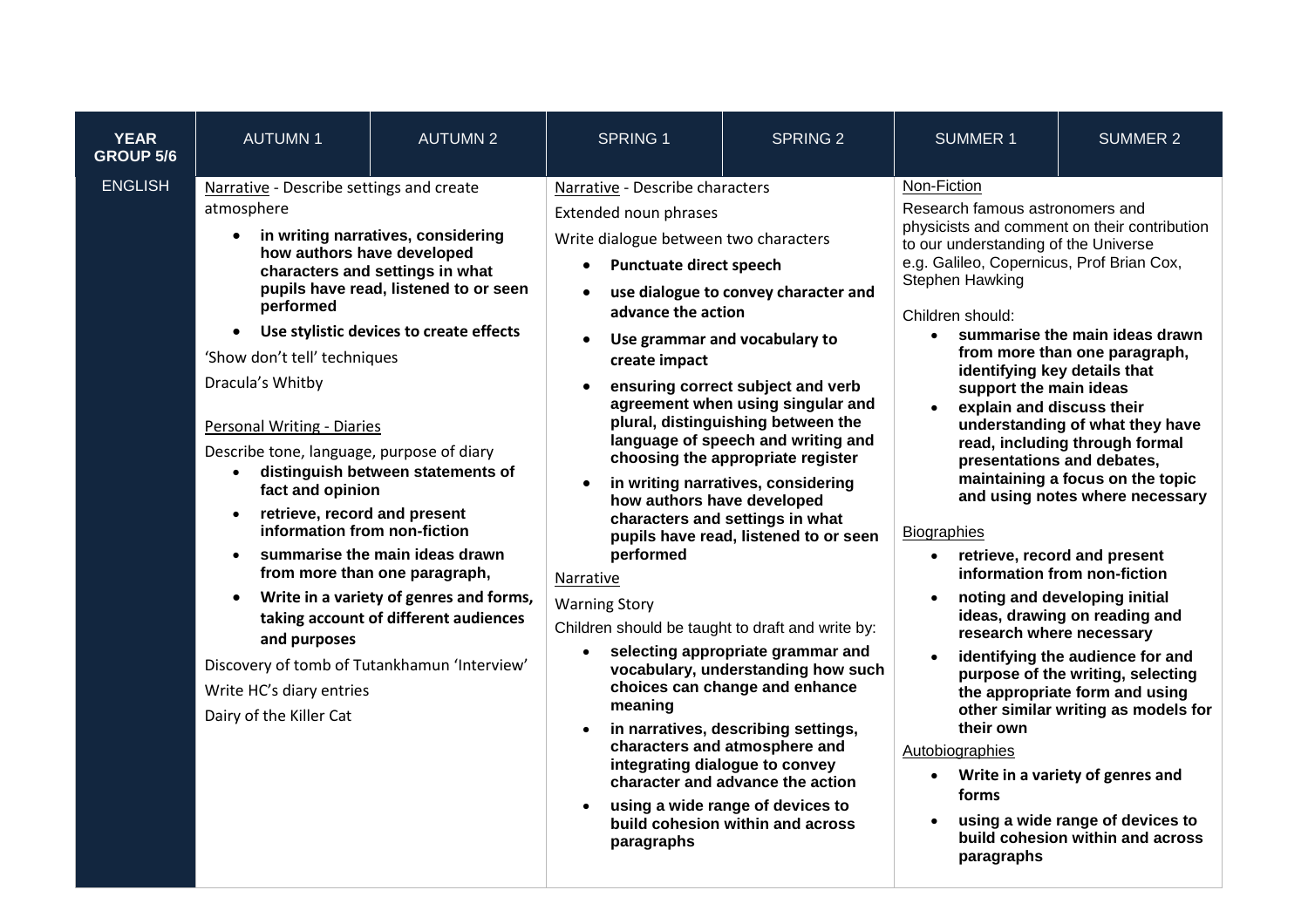| <b>YEAR</b><br><b>GROUP 5/6</b> | <b>AUTUMN1</b>                                                                                                                                                                                                        | <b>AUTUMN 2</b>                                | <b>SPRING 1</b>                                                                                                                                                   | <b>SPRING 2</b> | <b>SUMMER 1</b>                                                                                                                                                   | SUMMER 2 |  |  |
|---------------------------------|-----------------------------------------------------------------------------------------------------------------------------------------------------------------------------------------------------------------------|------------------------------------------------|-------------------------------------------------------------------------------------------------------------------------------------------------------------------|-----------------|-------------------------------------------------------------------------------------------------------------------------------------------------------------------|----------|--|--|
|                                 | Non-fiction- presenting information for Topic<br>book having discussed/researched subjects e.g.<br>Mummification                                                                                                      |                                                | Non-fiction- presenting information for Topic<br>book having discussed/researched subjects e.g.<br>Iron Age Hillforts                                             |                 | Non-fiction- presenting information for<br>Topic book having discussed/researched<br>subjects e.g. How rockets take off                                           |          |  |  |
| <b>ENGLISH</b>                  | using further organisational and<br>presentational devices to structure<br>text and to guide the reader [for<br>example, headings, bullet points,<br>underlining]                                                     |                                                | using further organisational and<br>presentational devices to structure<br>text and to guide the reader [for<br>example, headings, bullet points,<br>underlining] |                 | using further organisational and<br>presentational devices to<br>structure text and to guide the<br>reader [for example, headings,<br>bullet points, underlining] |          |  |  |
|                                 | Children should be taught to evaluate and edit by:<br>assessing the effectiveness of their own and others' writing<br>proposing changes to vocabulary, grammar and punctuation to enhance effects and clarify meaning |                                                |                                                                                                                                                                   |                 |                                                                                                                                                                   |          |  |  |
|                                 |                                                                                                                                                                                                                       | proof-read for spelling and punctuation errors |                                                                                                                                                                   |                 |                                                                                                                                                                   |          |  |  |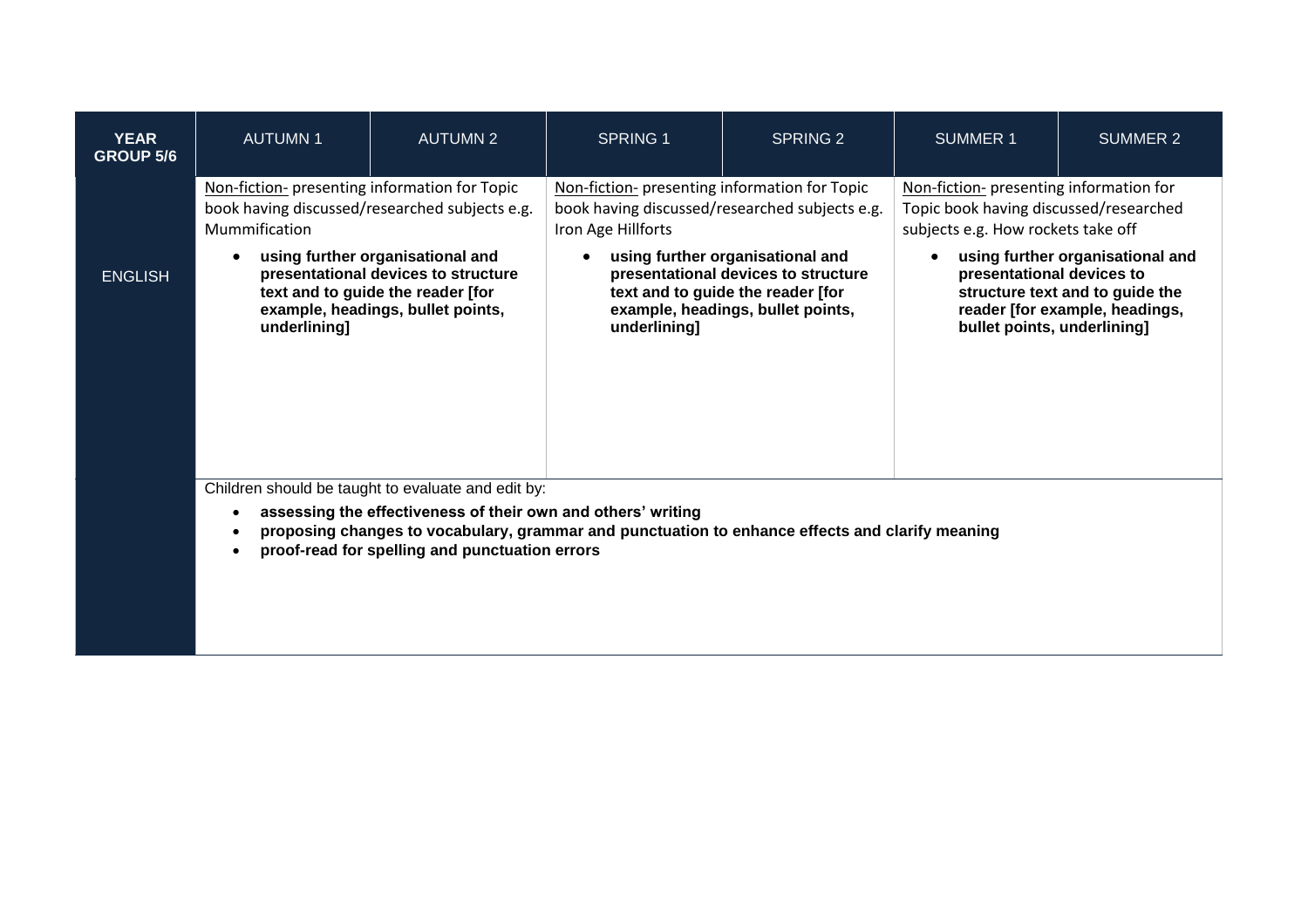| <b>YEAR</b><br><b>GROUP 5/6</b> | <b>AUTUMN1</b>                                                                                                                                                                                                                                                                                                                                                                                                                                                                                 | <b>AUTUMN 2</b>                                                                                                                                                                                                                                                                                                                                                                                                                                                                                                                                                                   | <b>SPRING 1</b>                                                                                                                                                                                                                                                                                                                                                                                                                                                                                                                 | <b>SPRING 2</b>                                                                                                                                                                                                                                                                                                                                                                                                                                                                                                                                                                       | <b>SUMMER 1</b>                                                                                                                                                                                                                                                                                                                                                                                              | <b>SUMMER 2</b> |
|---------------------------------|------------------------------------------------------------------------------------------------------------------------------------------------------------------------------------------------------------------------------------------------------------------------------------------------------------------------------------------------------------------------------------------------------------------------------------------------------------------------------------------------|-----------------------------------------------------------------------------------------------------------------------------------------------------------------------------------------------------------------------------------------------------------------------------------------------------------------------------------------------------------------------------------------------------------------------------------------------------------------------------------------------------------------------------------------------------------------------------------|---------------------------------------------------------------------------------------------------------------------------------------------------------------------------------------------------------------------------------------------------------------------------------------------------------------------------------------------------------------------------------------------------------------------------------------------------------------------------------------------------------------------------------|---------------------------------------------------------------------------------------------------------------------------------------------------------------------------------------------------------------------------------------------------------------------------------------------------------------------------------------------------------------------------------------------------------------------------------------------------------------------------------------------------------------------------------------------------------------------------------------|--------------------------------------------------------------------------------------------------------------------------------------------------------------------------------------------------------------------------------------------------------------------------------------------------------------------------------------------------------------------------------------------------------------|-----------------|
| <b>MATHS</b>                    | Week 1 Place Value<br>Numbers to 10,000,<br>100,000, 1 million, 10<br>million<br>Compare and order<br>any number<br>Round any number<br>Negative numbers<br>Week 3 Add and<br>subtract<br>Add whole numbers<br>Subtract whole<br>numbers<br>Inverse operation<br>Multi-step addition and<br>subtraction problems<br>Week 4 multiplication<br>Week 5 and 6 division<br>Factors and common<br>factors<br>Week 7<br>Common multiples<br>Prime numbers<br>Squares and cubes<br>Order of operations | Week 8-12 Fractions<br><b>Equivalent fractions</b><br>Simplify fractions<br>Improper to mixed<br>numbers<br>Mixed numbers to<br>improper fractions<br>Fractions on a number<br>line<br>Compare and order<br>Add and subtract<br>fractions<br>Add mixed numbers<br>Multiply fractions by<br>integers<br>Multiply fractions by<br>fractions<br>Divide fractions by<br>integers<br>Four rules with<br>fractions<br>Fractions of amount<br>Fraction of amount find<br>the whole<br><b>Week 13 Geometry</b><br>Translations and<br>reflections<br><b>Maths Shed Advent</b><br>Calenbar | Week 1 -2 Decimals<br>Decimals up to 2<br>decimal places<br>Understand<br>thousandths<br>Multiply and divide by<br>10, 100 and 1,000<br>Multiply decimals by<br>integers<br>Divide decimals by<br>integers<br>Decimals as fractions<br>Fractions to decimals<br>Week 3-4 Percentages<br>Understand<br>percentages<br>Fractions to<br>percentages<br><b>Equivalent FDP</b><br>Order FDP<br>Percentage of an<br>amount<br>Week 5-6 Algebra<br>Find a rule<br>Forming expressions<br>Substitution<br>Formulae<br>Forming equations | Week 7 Measure<br>Converting units<br>Metric measures<br>Convert and calculate<br>with metric measures<br>Miles and kilometres<br>Imperial measures<br>Week 8-9<br>Shapes - same area<br>Area and perimeter<br>Area of a triangle<br>Area of parallelogram<br>Volume<br>Week 10 -11 (Year 6<br>ratio)<br>Using ratio language<br>Ratio and fractions<br>Introducing the ratio<br>symbol<br>Calculating ratio<br>Using scale factors<br>Ratio and proportion<br>problems<br>Week 12 Statistics<br>Read, draw, solve<br>problems involving<br>line graphs and pie<br>charts<br>The mean | Week 1-3 Geometry,<br>Properties of shape<br>Measure with a<br>protractor<br>Calculate angles<br>Vertically opposite<br>angles<br>Angles in a triangle<br>missing angles<br>Angles in special<br>quadrilaterals<br>Angles in regular<br>polygons<br>Draw shapes<br>accurately<br>Draw nets of 3-D<br>shapes<br><b>CONSOLIDATION OR</b><br><b>INVESTIGATIONS</b><br><b>SATS PRACTICE</b><br><b>ARITHMETIC</b> |                 |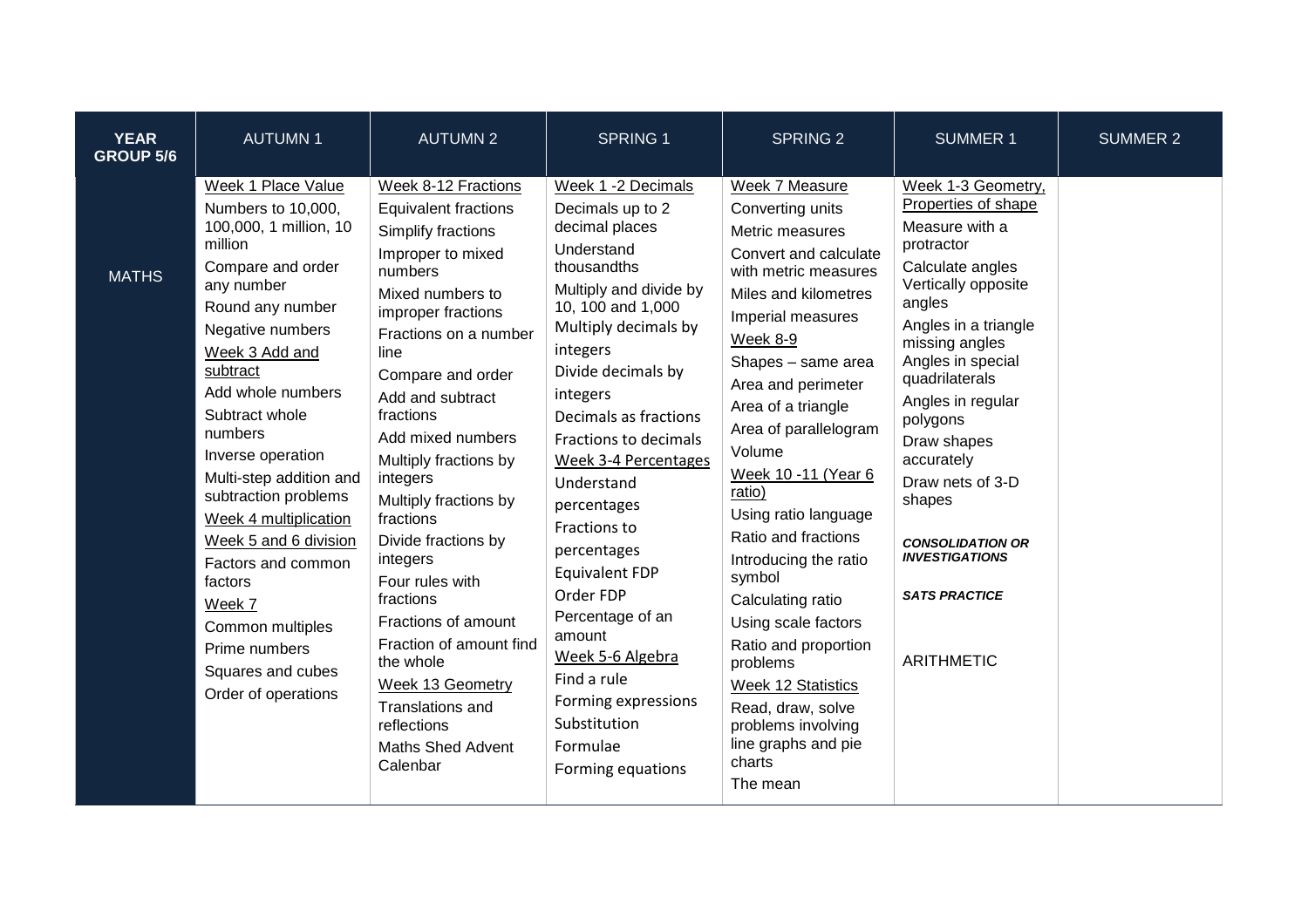| <b>YEAR</b><br><b>GROUP 5/6</b> | <b>AUTUMN1</b>                                                                                                                                                                       | <b>AUTUMN 2</b>                                                                                                                                                                                                                                                                                                                                                                                                                                                                                                                                                                                                                                                                                                                                                                                                                                                                               | <b>SPRING 1</b>                                                                                                                                                                                                                                                                                                                             | <b>SPRING 2</b>                                                                                                                                                                                                                                                                                                                                                                                                                                                                                                                                                                                                                                                                                                                                                                                                        | <b>SUMMER 1</b>                                                                                                                                                                                                                                                     | <b>SUMMER 2</b>                                                                                                                                                                                                                                                                                                                                                                                                                                                                                                                                                                                                                 |
|---------------------------------|--------------------------------------------------------------------------------------------------------------------------------------------------------------------------------------|-----------------------------------------------------------------------------------------------------------------------------------------------------------------------------------------------------------------------------------------------------------------------------------------------------------------------------------------------------------------------------------------------------------------------------------------------------------------------------------------------------------------------------------------------------------------------------------------------------------------------------------------------------------------------------------------------------------------------------------------------------------------------------------------------------------------------------------------------------------------------------------------------|---------------------------------------------------------------------------------------------------------------------------------------------------------------------------------------------------------------------------------------------------------------------------------------------------------------------------------------------|------------------------------------------------------------------------------------------------------------------------------------------------------------------------------------------------------------------------------------------------------------------------------------------------------------------------------------------------------------------------------------------------------------------------------------------------------------------------------------------------------------------------------------------------------------------------------------------------------------------------------------------------------------------------------------------------------------------------------------------------------------------------------------------------------------------------|---------------------------------------------------------------------------------------------------------------------------------------------------------------------------------------------------------------------------------------------------------------------|---------------------------------------------------------------------------------------------------------------------------------------------------------------------------------------------------------------------------------------------------------------------------------------------------------------------------------------------------------------------------------------------------------------------------------------------------------------------------------------------------------------------------------------------------------------------------------------------------------------------------------|
| <b>SCIENCE</b>                  | <b>MATERIALS AND THEIR PROPERTIES</b><br>Pupils should be taught to:<br>materials on the basis of their<br>to magnets<br>solution<br>sieving and evaporating<br>bicarbonate of soda. | compare and group together everyday<br>properties, including their hardness,<br>solubility, transparency, conductivity<br>(electrical and thermal), and response<br>know that some materials will dissolve<br>in liquid to form a solution, and describe<br>how to recover a substance from a<br>use knowledge of solids, liquids and<br>gases to decide how mixtures might be<br>separated, including through filtering,<br>give reasons, based on evidence from<br>comparative and fair tests, for the<br>particular uses of everyday materials,<br>including metals, wood and plastic<br>demonstrate that dissolving, mixing and<br>changes of state are reversible changes<br>explain that some changes result in the<br>formation of new materials, and that this<br>kind of change is not usually reversible,<br>including changes associated with<br>burning and the action of acid on | <b>EVOLUTION AND INHERITANCE</b><br>Explain the scientific concept of<br>$\bullet$<br>inheritance.<br>plants are adapted to suit their<br>beings.<br>Intervention<br><b>ELECTRICITY (SPRING 2)</b><br>compare and give reasons for<br>position of switches<br>use recognised symbols when<br>representing a simple circuit in a<br>diagram. | Adaptation: Identify how animals and<br>environment in different ways in the<br>context of environmental variation.<br>Theory of Evolution: Identify how<br>adaptation may lead to evolution by<br>examining the theories of evolution<br>constructed by Darwin and Wallace<br>Evidence for Evolution: Recognise that<br>living things have changed over time<br>and that fossils provide information<br>about living things that inhabited the<br>Earth millions of years ago in the<br>context of the evolution of human<br>Adaptation, Evolution and Human<br>associate the brightness of a lamp or<br>the volume of a buzzer with the number<br>and voltage of cells used in the circuit<br>variations in how components function,<br>including the brightness of bulbs, the<br>loudness of buzzers and the on/off | <b>EARTH AND SPACE</b><br>Pupils should be taught to:<br>in the solar system<br>relative to the Earth<br>$\bullet$<br>across the sky.<br><b>FORCES</b><br>Pupils should be taught to:<br>Earth and the falling object<br>between moving surfaces<br>greater effect. | describe the movement of the Earth,<br>and other planets, relative to the Sun<br>describe the movement of the Moon<br>describe the Sun, Earth and Moon<br>as approximately spherical bodies<br>use the idea of the Earth's rotation to<br>explain day and night and the<br>apparent movement of the sun<br>explain that unsupported objects fall<br>towards the Earth because of the<br>force of gravity acting between the<br>identify the effects of air resistance,<br>water resistance and friction, that act<br>recognise that some mechanisms,<br>including levers, pulleys and gears,<br>allow a smaller force to have a |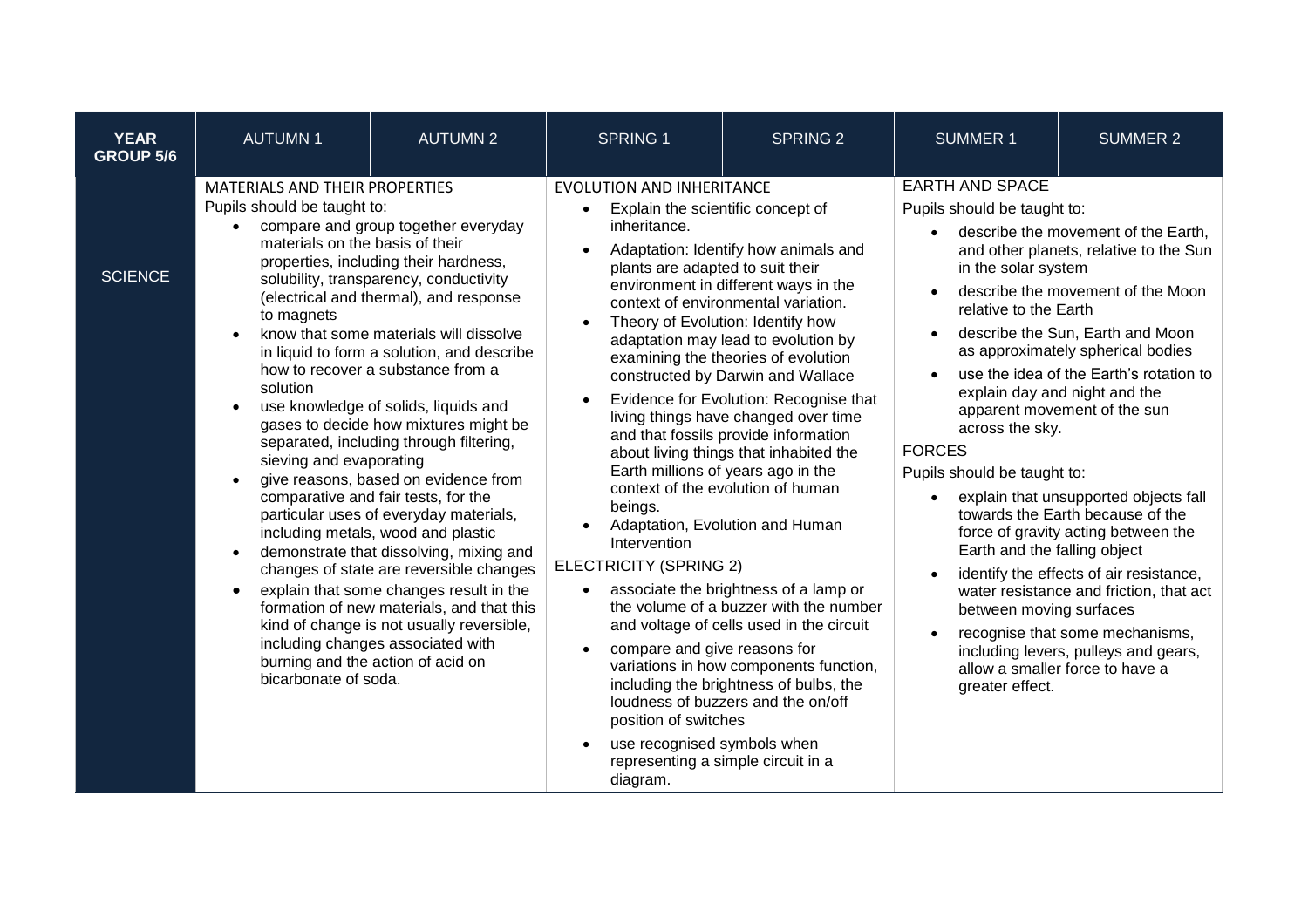| <b>YEAR</b><br><b>GROUP 5/6</b> | <b>AUTUMN1</b>                                                                                                                                                                                                                                                                                                                                                                                                                                                                                                                                                                                                                                                                                                                                       | <b>AUTUMN 2</b> | <b>SPRING 1</b>                                                                                                                                                                                                                                                                            | <b>SPRING 2</b>                                                                                                                                               | <b>SUMMER 1</b>                                                                                                                                                                                                                                                                                                                                                                                      | <b>SUMMER 2</b> |
|---------------------------------|------------------------------------------------------------------------------------------------------------------------------------------------------------------------------------------------------------------------------------------------------------------------------------------------------------------------------------------------------------------------------------------------------------------------------------------------------------------------------------------------------------------------------------------------------------------------------------------------------------------------------------------------------------------------------------------------------------------------------------------------------|-----------------|--------------------------------------------------------------------------------------------------------------------------------------------------------------------------------------------------------------------------------------------------------------------------------------------|---------------------------------------------------------------------------------------------------------------------------------------------------------------|------------------------------------------------------------------------------------------------------------------------------------------------------------------------------------------------------------------------------------------------------------------------------------------------------------------------------------------------------------------------------------------------------|-----------------|
| <b>HISTORY</b>                  | All pupil should:<br>know and understand significant aspects of the<br>history of the wider world: the nature of ancient<br>civilisations; the expansion and dissolution of<br>empires; characteristic features of past non-<br>European societies; achievements and follies of<br>mankind<br>Pupils should be taught about:<br>the achievements of the earliest civilizations -<br>an overview of where and when the first<br>civilizations appeared and a depth study of the<br>following: Ancient Egypt<br>To include:<br>Who Were the Ancient Egyptians?<br>Importance of gods and goddesses<br>The work of Egyptiologists and<br>discovery of Tutankhamun<br>Pharaohs, Pyramids and mummification<br>Inventions and influences<br>Everyday life |                 | All pupils should:<br>know and understand the history of these<br>islands as a coherent, chronological narrative,<br>from the earliest times to the present day: how<br>people's lives have shaped this nation and how<br>Britain has influenced and been influenced by<br>the wider world |                                                                                                                                                               | All pupils should:<br>know and understand significant aspects of<br>the history of the wider world and<br>achievements and follies of mankind<br>Learn about the Appollo missions<br>and the Space Race                                                                                                                                                                                              |                 |
|                                 |                                                                                                                                                                                                                                                                                                                                                                                                                                                                                                                                                                                                                                                                                                                                                      |                 | Pupils should be taught about:<br>changes in Britain from the Stone Age to the<br>Iron Age<br>To include:<br>travel, for example, Stonehenge<br>farming, art and culture                                                                                                                   | late Neolithic hunter-gatherers and<br>early farmers, for example, Skara Brae<br>Bronze Age religion, technology and<br>Iron Age hill forts: tribal kingdoms, | All pupils should:<br>understand the methods of historical enquiry,<br>including how evidence is used rigorously to<br>make historical claims, and discern how and<br>why contrasting arguments and<br>interpretations of the past have been<br>constructed<br>Learn about the claims, and<br>'evidence' that moon landings were<br>fake<br>Learn about influential figures<br>Copernicus<br>Galileo |                 |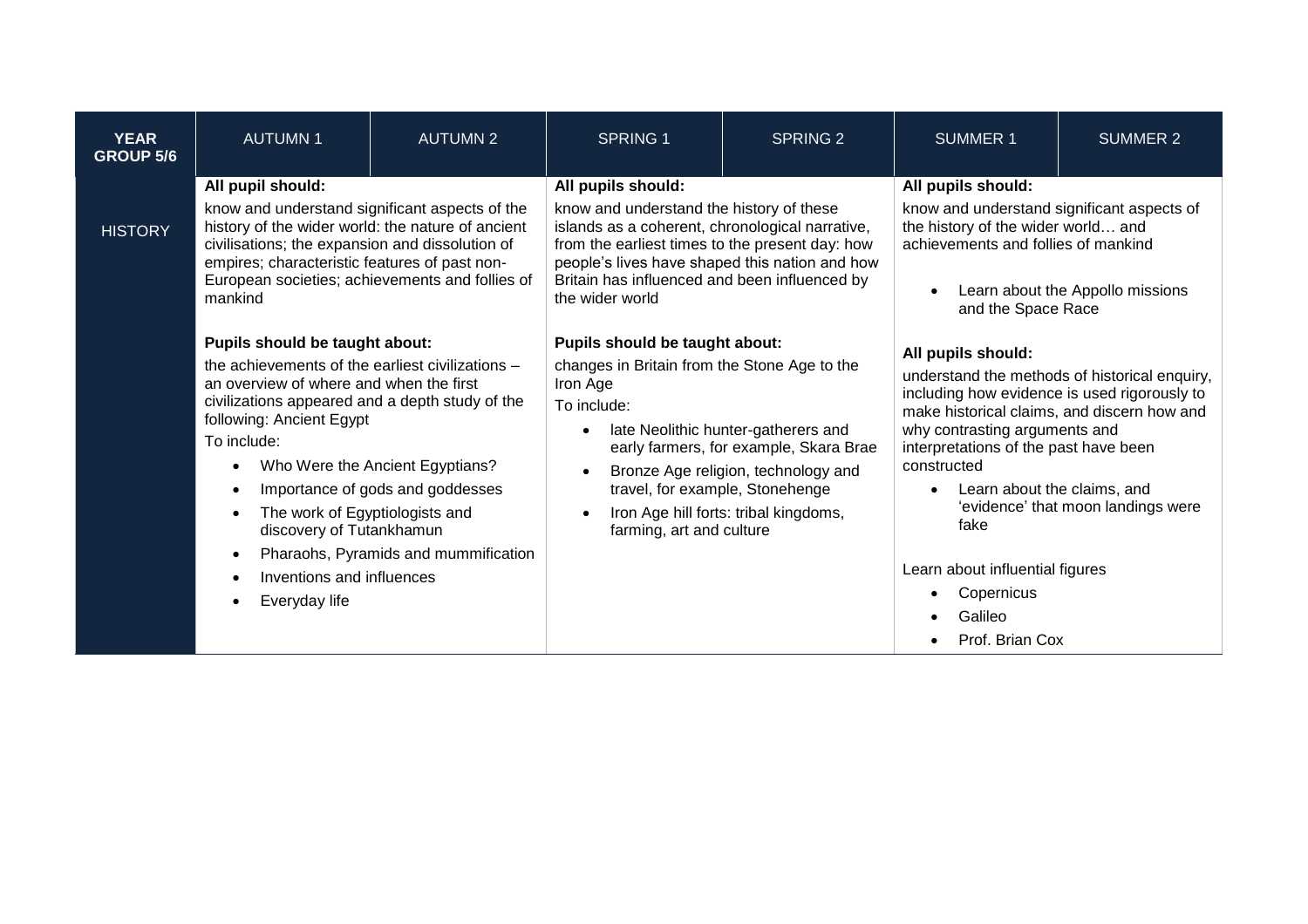| <b>YEAR</b><br><b>GROUP 5/6</b> | <b>AUTUMN1</b>                                                                                                                                                                                                                      | <b>AUTUMN 2</b> | <b>SPRING 1</b>                                                                                                                                                                                                                                                                                                                                                                                                                               | <b>SPRING 2</b>                                                                                                                                                                                  | <b>SUMMER 1</b>                                                                                                                                                                                                                                                                                                                                                                                                                      | <b>SUMMER 2</b>                  |
|---------------------------------|-------------------------------------------------------------------------------------------------------------------------------------------------------------------------------------------------------------------------------------|-----------------|-----------------------------------------------------------------------------------------------------------------------------------------------------------------------------------------------------------------------------------------------------------------------------------------------------------------------------------------------------------------------------------------------------------------------------------------------|--------------------------------------------------------------------------------------------------------------------------------------------------------------------------------------------------|--------------------------------------------------------------------------------------------------------------------------------------------------------------------------------------------------------------------------------------------------------------------------------------------------------------------------------------------------------------------------------------------------------------------------------------|----------------------------------|
| <b>GEOGRAPHY</b>                | <b>Pupils should:</b><br>use maps, atlases, globes and digital/computer<br>mapping to locate countries and describe<br>features studied<br>To include:<br>Where is Egypt?<br>Importance of River Nile<br>Fertility of land<br>Trade |                 | <b>Pupils should:</b><br>name and locate counties and cities of the<br>United Kingdom, geographical regions and their<br>identifying human and physical characteristics,<br>key topographical features (including hills,<br>mountains, coasts and rivers), and land-use<br>patterns; and understand how some of these<br>aspects have changed over time<br>To include:<br>$\bullet$<br>$\bullet$<br>farming<br>wealth (leading to Hill forts) | Time periods (Stone, Bronze, Iron Age)<br>How landscape and climate changed<br>When people arrived and migrated<br>Change in land use - beginning of<br>Introduction of trade and protections of | <b>Pupils should:</b><br>identify the position and significance of<br>latitude, longitude, Equator, Northern<br>Hemisphere, Southern Hemisphere, the<br>Tropics of Cancer and Capricorn, Arctic and<br>Antarctic Circle, the Prime/Greenwich<br>Meridian and time zones (including day and<br>night)<br>To include:<br>Earth from space<br>$\bullet$<br>Day and night<br>$\bullet$<br>The seasons<br>$\bullet$<br>$\bullet$<br>tides | The influence of the moon on the |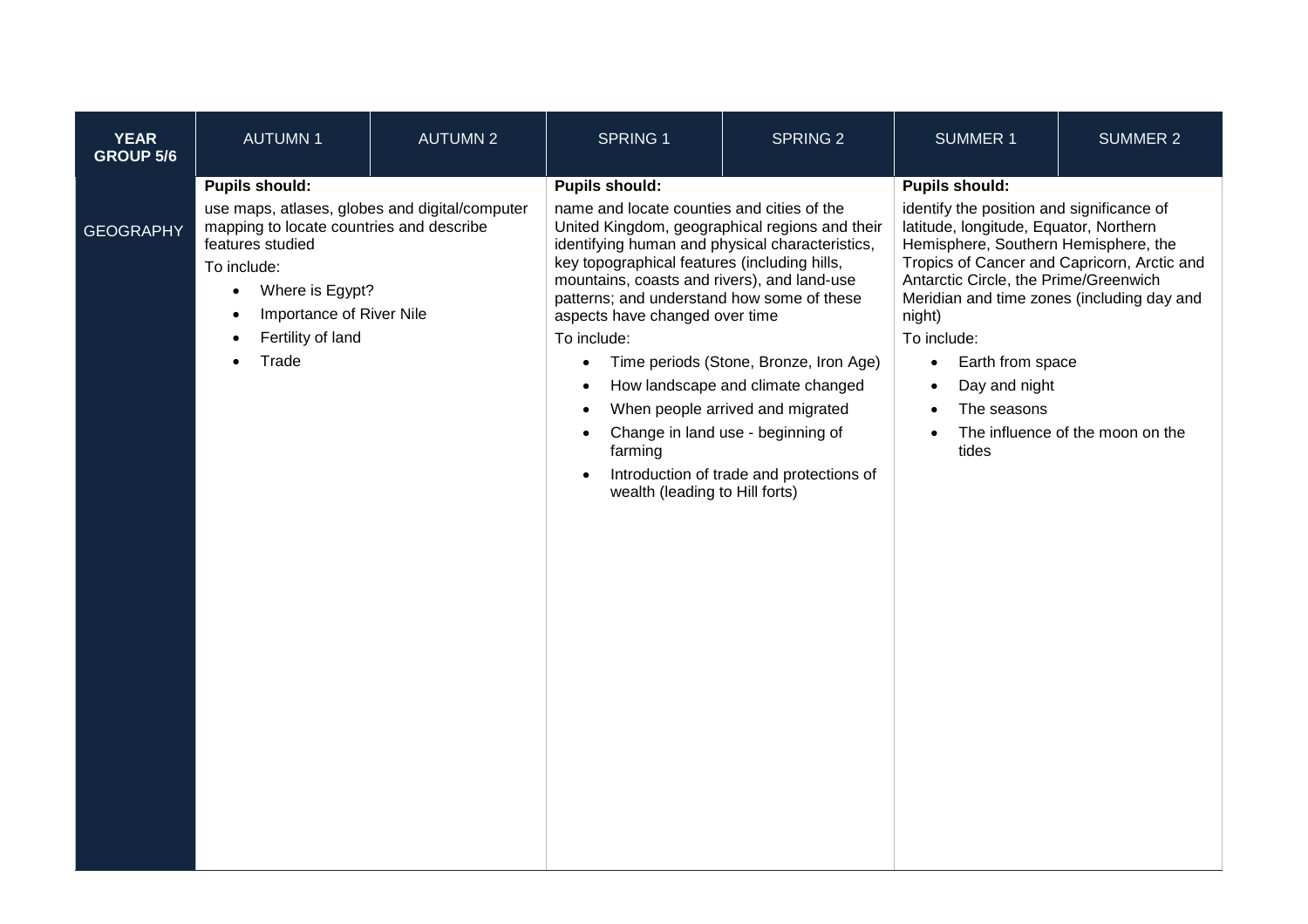| <b>YEAR</b><br><b>GROUP 5/6</b> | <b>AUTUMN1</b>                                                                                                                                                                                                                                                                                                                                                                                                                                                                                                                                                                                                                                                                      | <b>AUTUMN 2</b>                                             | <b>SPRING 1</b>                                                                                                                                                                                                                                                                                                     | <b>SPRING 2</b>                                                                                                                | <b>SUMMER 1</b>                                                                                                                                                            | <b>SUMMER 2</b>                                                                                                                                                                                                                                                             |  |
|---------------------------------|-------------------------------------------------------------------------------------------------------------------------------------------------------------------------------------------------------------------------------------------------------------------------------------------------------------------------------------------------------------------------------------------------------------------------------------------------------------------------------------------------------------------------------------------------------------------------------------------------------------------------------------------------------------------------------------|-------------------------------------------------------------|---------------------------------------------------------------------------------------------------------------------------------------------------------------------------------------------------------------------------------------------------------------------------------------------------------------------|--------------------------------------------------------------------------------------------------------------------------------|----------------------------------------------------------------------------------------------------------------------------------------------------------------------------|-----------------------------------------------------------------------------------------------------------------------------------------------------------------------------------------------------------------------------------------------------------------------------|--|
| ART&<br><b>DESIGN</b>           | <b>DRAWING</b><br>&PAINTING<br><b>Become proficient</b><br>in drawing,<br>painting, sculpture<br>and other<br>techniques<br>Proportions of body -<br>tomb paintings<br>Proportions of face -<br>King Tut and Nefertiti<br>Canopic jars - mod roc<br>Relief pictures using<br>tin foil<br><b>Paul Klee</b>                                                                                                                                                                                                                                                                                                                                                                           | SHAPE and COLOUR<br>TEXTILES - sewing<br>(Christmas crafts) | <b>PATTERN</b><br><b>Evaluate and analyse</b><br>creative works using<br>the language of art,<br>craft and design<br>Know about great<br>artists, craft makers<br>and designers, and<br>understand the<br>historical and<br>cultural development<br>of their art forms.<br><b>Gustave Klimt</b><br>Patterns on clay | <b>MARK MAKING</b><br><b>Produce creative</b><br>work, exploring their<br>ideas and recording<br>their experiences<br>Cave art | <b>SKETCHING</b><br>To create sketch<br>books to record<br>their observations<br>and use them to<br>review and revisit<br>ideas<br><b>COLLAGE</b><br><b>Henri Rousseau</b> | To improve their<br>mastery of art and<br>design techniques,<br>including drawing,<br>painting and<br>sculpture with a<br>range of materials<br>[for example,<br>pencil, charcoal,<br>paint, clay]<br>Printing and<br>marbelling to make<br>space scenes<br>Aurora Borealis |  |
| <b>MUSIC</b>                    | Cyclic patterns (Yr 5 Music Express Unit 1)<br>Christmas carols and songs old and new                                                                                                                                                                                                                                                                                                                                                                                                                                                                                                                                                                                               |                                                             | Untuned Cats and Melodic Mice (Yr5 Music<br>Express Unit 5)<br>Composition - put poem to music                                                                                                                                                                                                                      |                                                                                                                                | Journey Into Space (Yr 5 Music Express Unit<br>3)<br>Holst's The planets                                                                                                   |                                                                                                                                                                                                                                                                             |  |
|                                 | Pupils should be taught to:<br>play and perform in solo and ensemble contexts, using their voices and playing musical instruments with increasing accuracy, fluency,<br>$\bullet$<br>control and expression<br>improvise and compose music for a range of purposes using the inter-related dimensions of music<br>$\bullet$<br>listen with attention to detail and recall sounds with increasing aural memory<br>use and understand staff and other musical notations<br>appreciate and understand a wide range of high-quality live and recorded music drawn from different traditions and from great composers<br>and musicians develop an understanding of the history of music. |                                                             |                                                                                                                                                                                                                                                                                                                     |                                                                                                                                |                                                                                                                                                                            |                                                                                                                                                                                                                                                                             |  |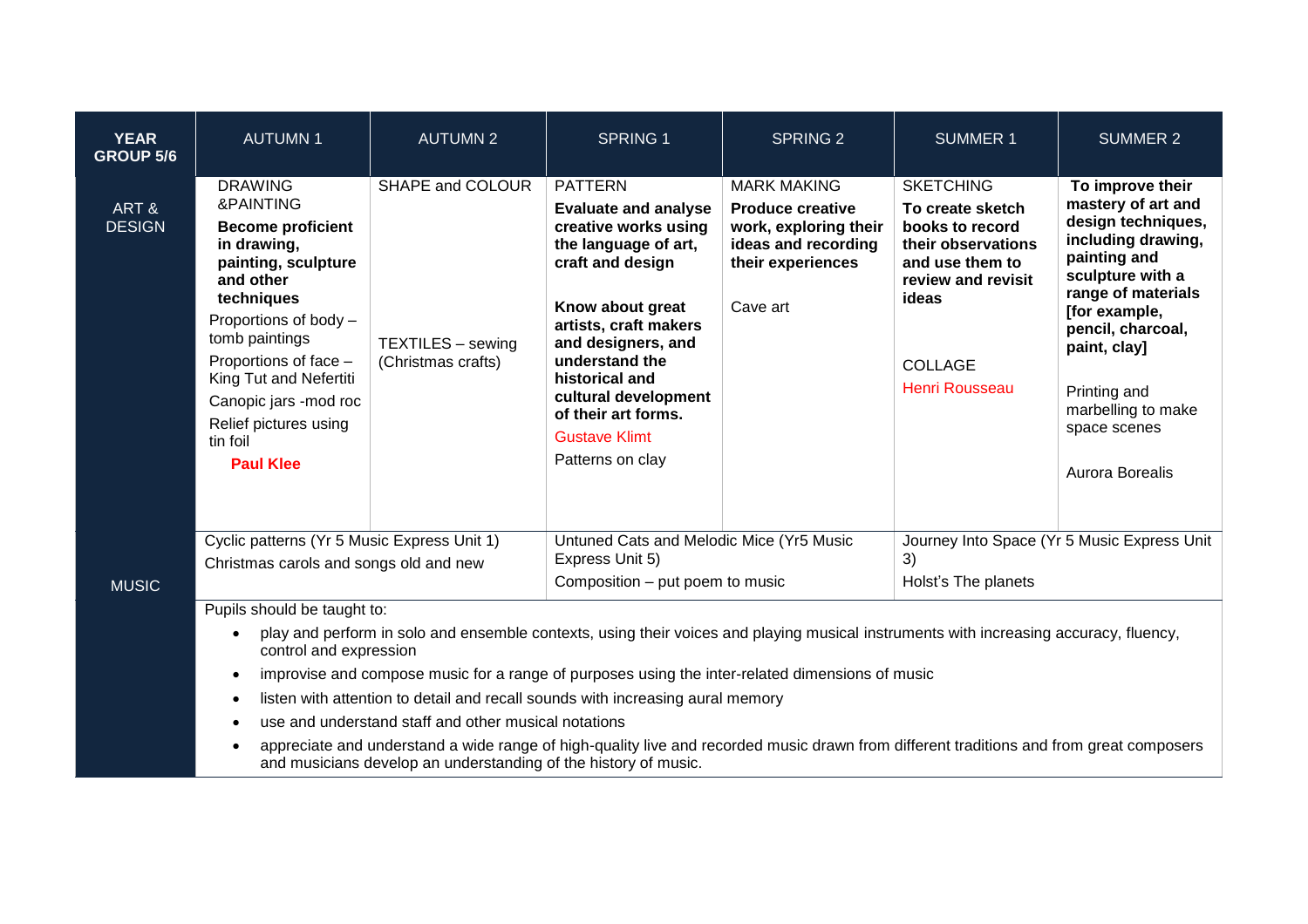| <b>YEAR</b><br><b>GROUP 5/6</b> | <b>AUTUMN1</b>                                                                                                                                                                                                                                                                                                                                                                                                           | <b>AUTUMN 2</b>                                                                                                                                            | <b>SPRING 1</b>                                                                                                                                                                    | SPRING 2 | <b>SUMMER 1</b>                                                                                                                                                                                                                                                                                                      | SUMMER 2                                          |
|---------------------------------|--------------------------------------------------------------------------------------------------------------------------------------------------------------------------------------------------------------------------------------------------------------------------------------------------------------------------------------------------------------------------------------------------------------------------|------------------------------------------------------------------------------------------------------------------------------------------------------------|------------------------------------------------------------------------------------------------------------------------------------------------------------------------------------|----------|----------------------------------------------------------------------------------------------------------------------------------------------------------------------------------------------------------------------------------------------------------------------------------------------------------------------|---------------------------------------------------|
| <b>COMPUTING</b>                | Are responsible, competent, confident<br>and creative users of information and<br>communication technology.<br>select, use and combine a variety of<br>software (including internet services) on<br>a range of digital devices to design and<br>create a range of programs, systems<br>and content that accomplish given<br>goals, including collecting, analysing,<br>evaluating and presenting data and<br>information |                                                                                                                                                            | Can evaluate and apply information<br>$\bullet$<br>technology, including new or unfamiliar<br>technologies, analytically to solve<br>problems<br>Animation of Owl and the Pussycat |          | use logical reasoning to explain how<br>$\bullet$<br>some simple algorithms work and to<br>detect and correct errors in<br>algorithms and programs<br>Design, write and debug programs<br>$\bullet$<br>that accomplish specific goals,<br>including controlling or simulating<br>physical systems<br>Espresso Coding |                                                   |
|                                 | General research                                                                                                                                                                                                                                                                                                                                                                                                         |                                                                                                                                                            |                                                                                                                                                                                    |          |                                                                                                                                                                                                                                                                                                                      | Animation of 'five little men in a flying saucer' |
|                                 | responsibly; recognise                                                                                                                                                                                                                                                                                                                                                                                                   | use technology safely, respectfully and<br>acceptable/unacceptable behaviour;<br>identify a range of ways to report<br>concerns about content and contact. |                                                                                                                                                                                    |          |                                                                                                                                                                                                                                                                                                                      |                                                   |
|                                 | Internet safety                                                                                                                                                                                                                                                                                                                                                                                                          |                                                                                                                                                            |                                                                                                                                                                                    |          |                                                                                                                                                                                                                                                                                                                      |                                                   |